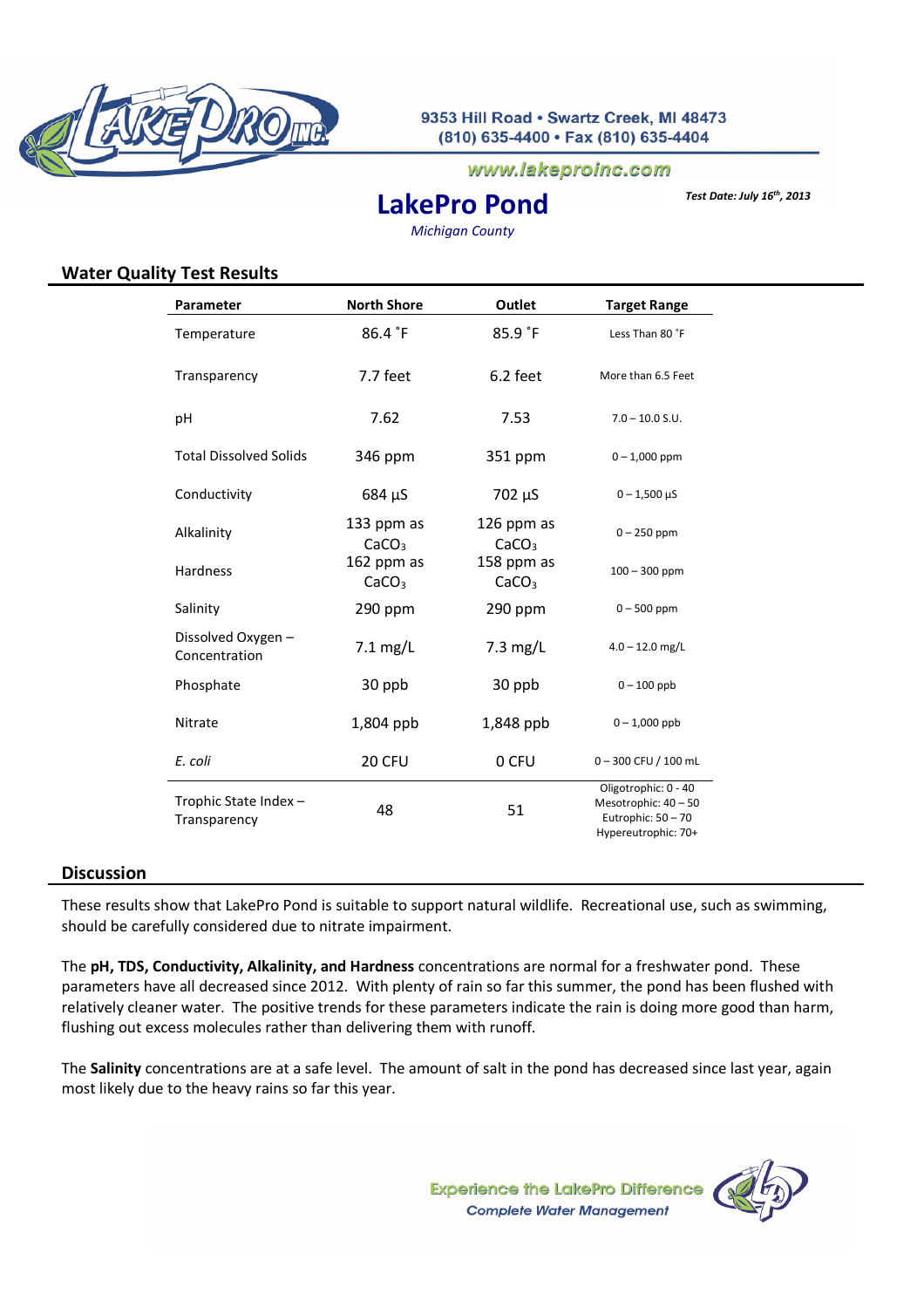

## www.lakeproinc.com

The **Temperature** is higher than preferable, due to the extreme heat that recently came through. In spite of the higher temperature, the **Dissolved Oxygen** is at adequate levels and is suitable for a healthy fish population to survive.

The concentrations of **Phosphate** are at healthy levels and have continued to decrease since 2011. This is most likely due to the state's ban on phosphorus fertilizer and heavy rains that are helping to flush excess molecules from the pond.

The amount **Nitrate** remains very high in the pond, but has decreased significantly from 2012. Efforts by the homeowners to reduce nitrate influents appear to be working. As we get more rain and snow, the pond will slowly flush the excess of nitrates in the water. It is important that homeowners continue their efforts to prevent fertilizer. yard waste, and pet waste from reaching the water. The biological augmentation provided by LakePro, both in the water and in the sediment, are also helping to reduce the amount of nitrates in the water.

*E. coli* were found in the water samples at low concentrations. At these densities, there are no safety concerns due to bacteria in the water.

The **Trophic State Index**, which is based on transparency, shows that the pond is moderately productive. Algae produces chlorophyll-a and clouds the water (i.e. decreases transparency). However, the blue dye that LakePro puts in the water also creates artificial turbidity to block sunlight.

Water samples were taken on 7/16/2013 at 12:40 PM. Water tests were completed on 7/17/2013 at 7:00 AM. This report describes conditions at the time the samples were taken. The quality of the water was tested only to the parameters listed above.

Completed and Certified by:  $\begin{array}{ccc} \hline & \begin{array}{ccc} \hline & \end{array} & \begin{array}{ccc} \end{array} & \begin{array}{ccc} \end{array} & \end{array}$  Date: July 22<sup>nd</sup>, 2013 Peter Filpansick , B.S.

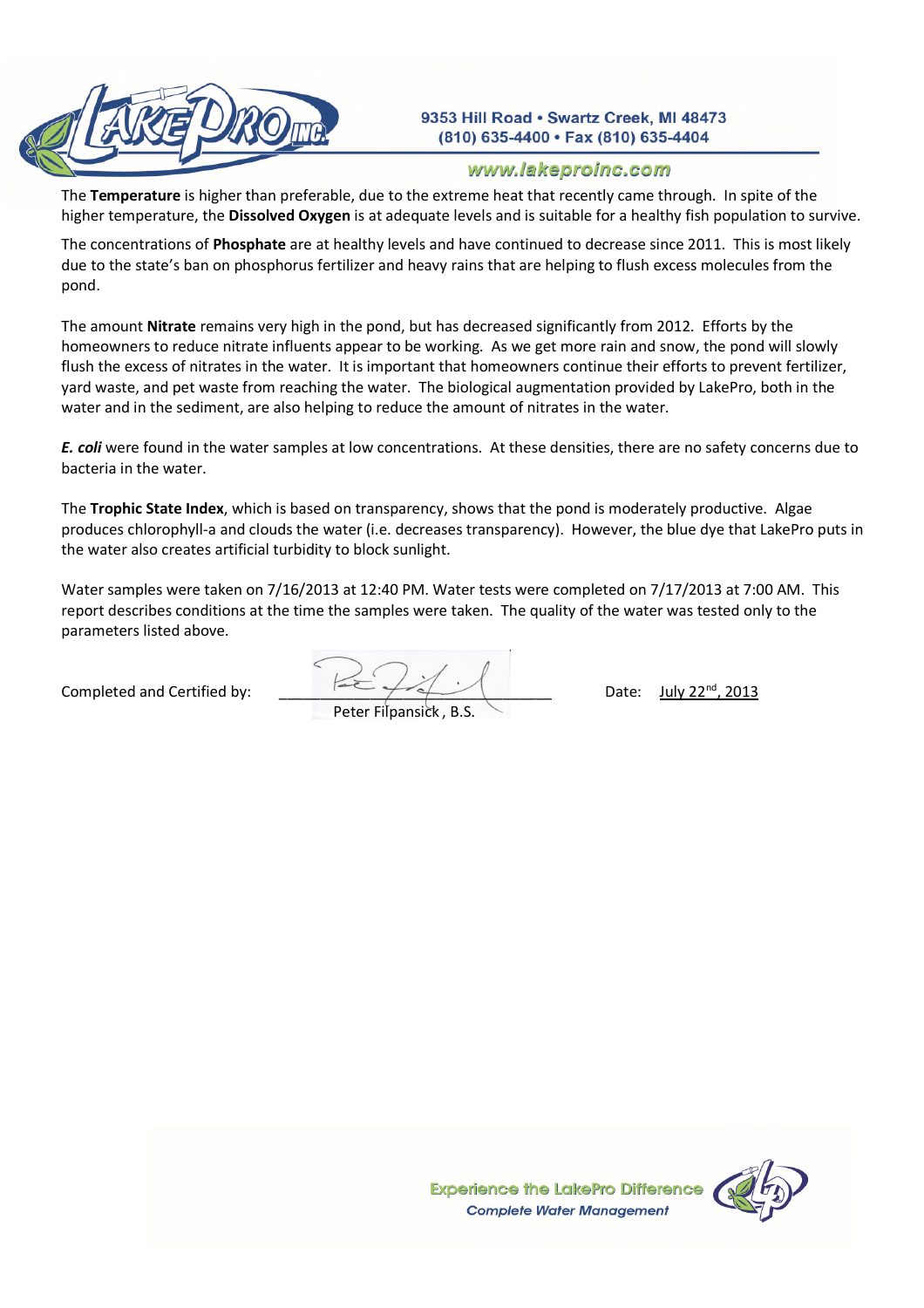

www.lakeproinc.com



**Target Range: Less Than 80 ˚F**



**Target Range: More than 6.5 Feet**

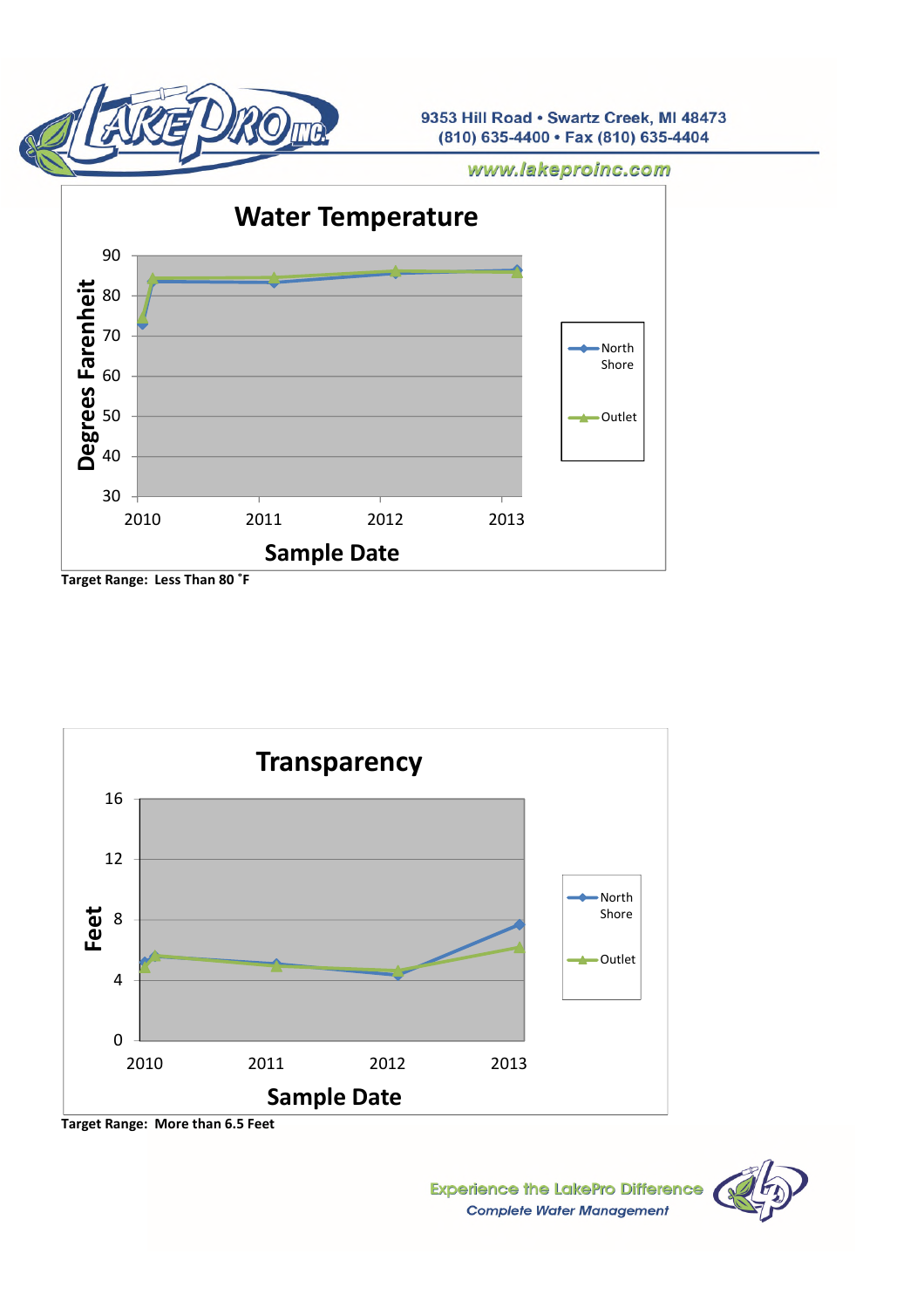

www.lakeproinc.com



**Target Range: 7.0 – 10.0 S.U.**



**Target Range: 0 – 1,000 ppm**

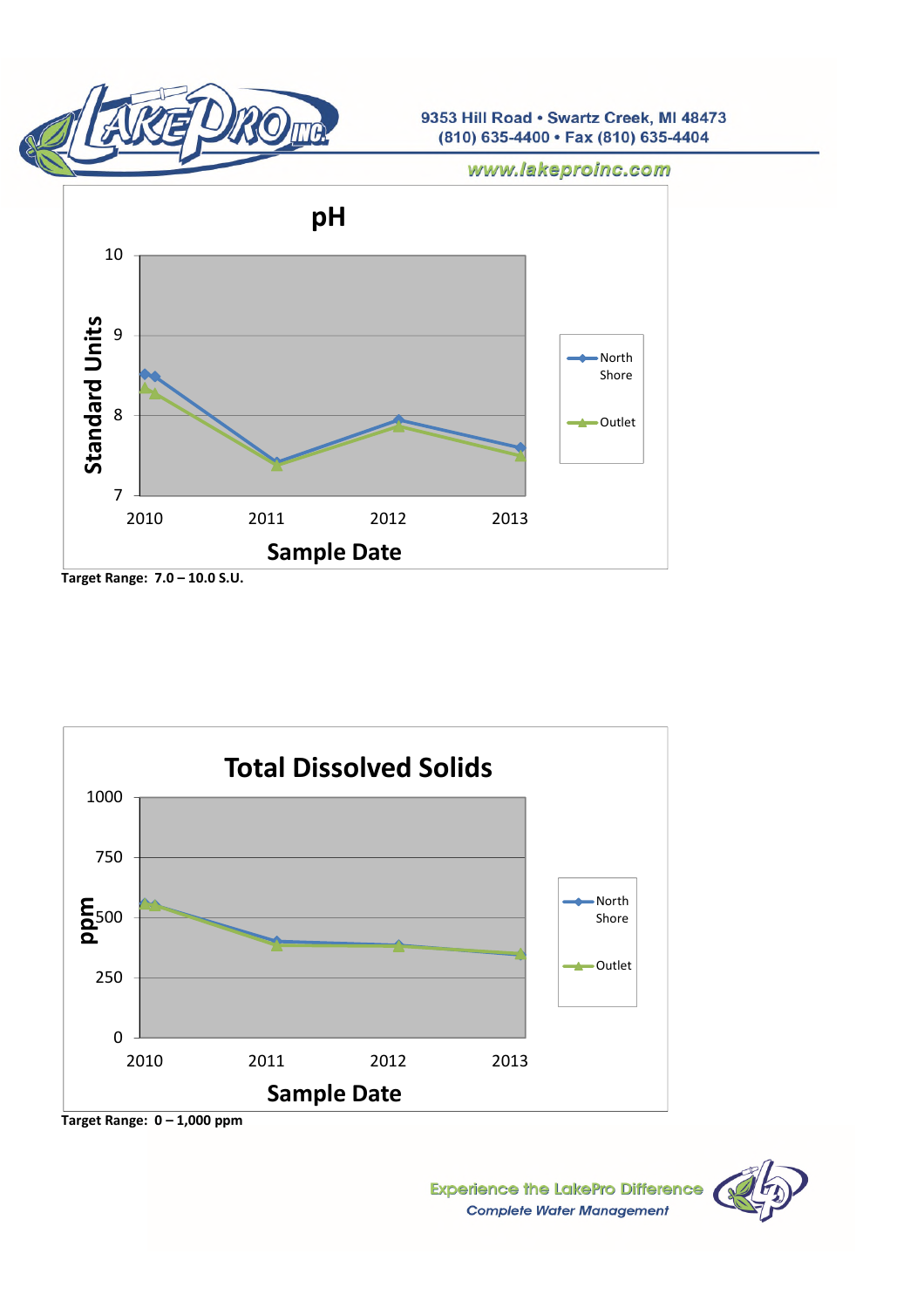

www.lakeproinc.com



**Target Range: 0 – 1,500 μS**



**Target Range: 0 – 250 ppm**

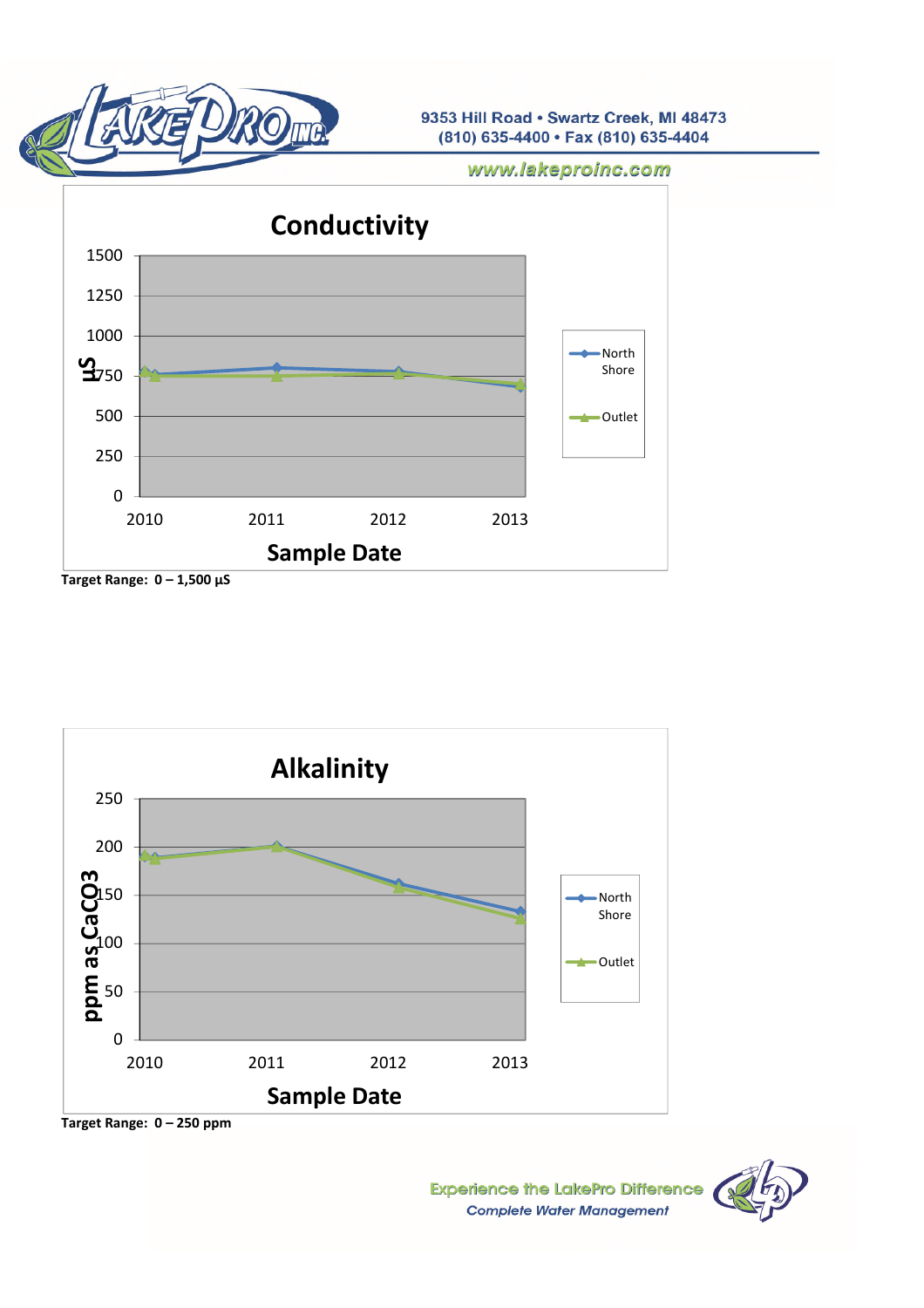

www.lakeproinc.com





**Target Range: 0 – 500 ppm**

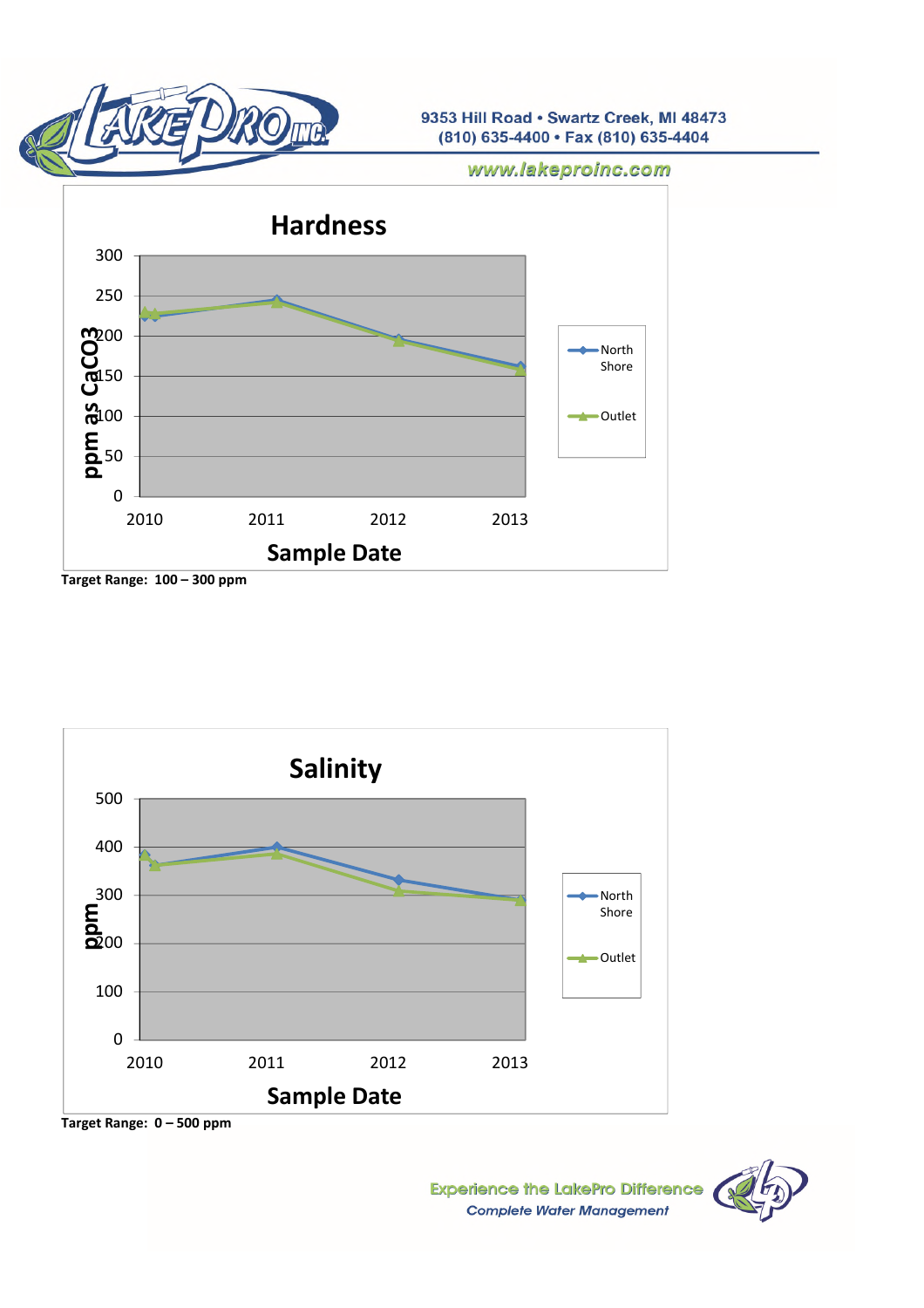

www.lakeproinc.com



**Target Range: 6 – 12 mg/L**



**Target Range: 0 – 100 ppm**

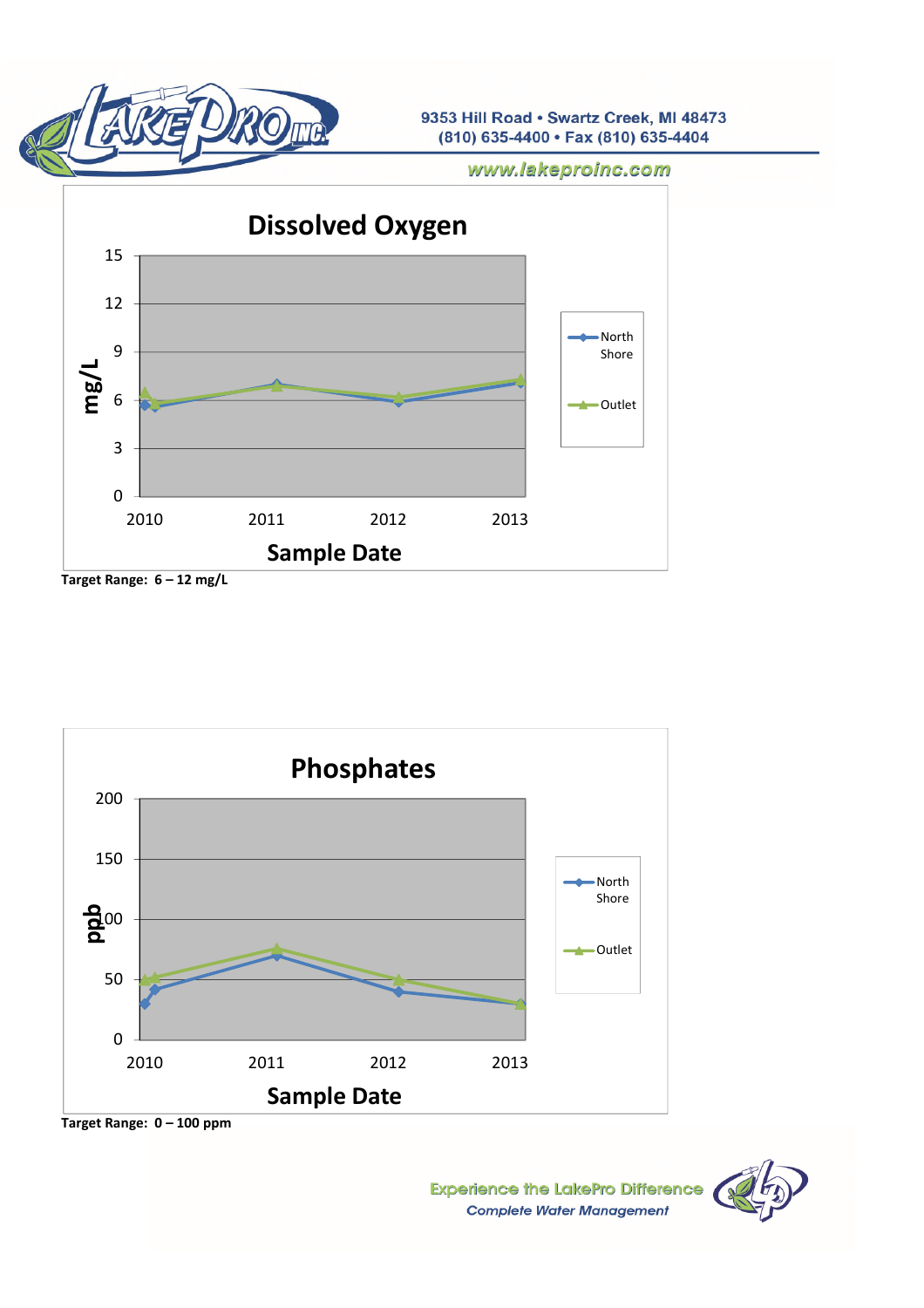

www.lakeproinc.com





**Target Range: 0 – 300 CFU / 100 mL**

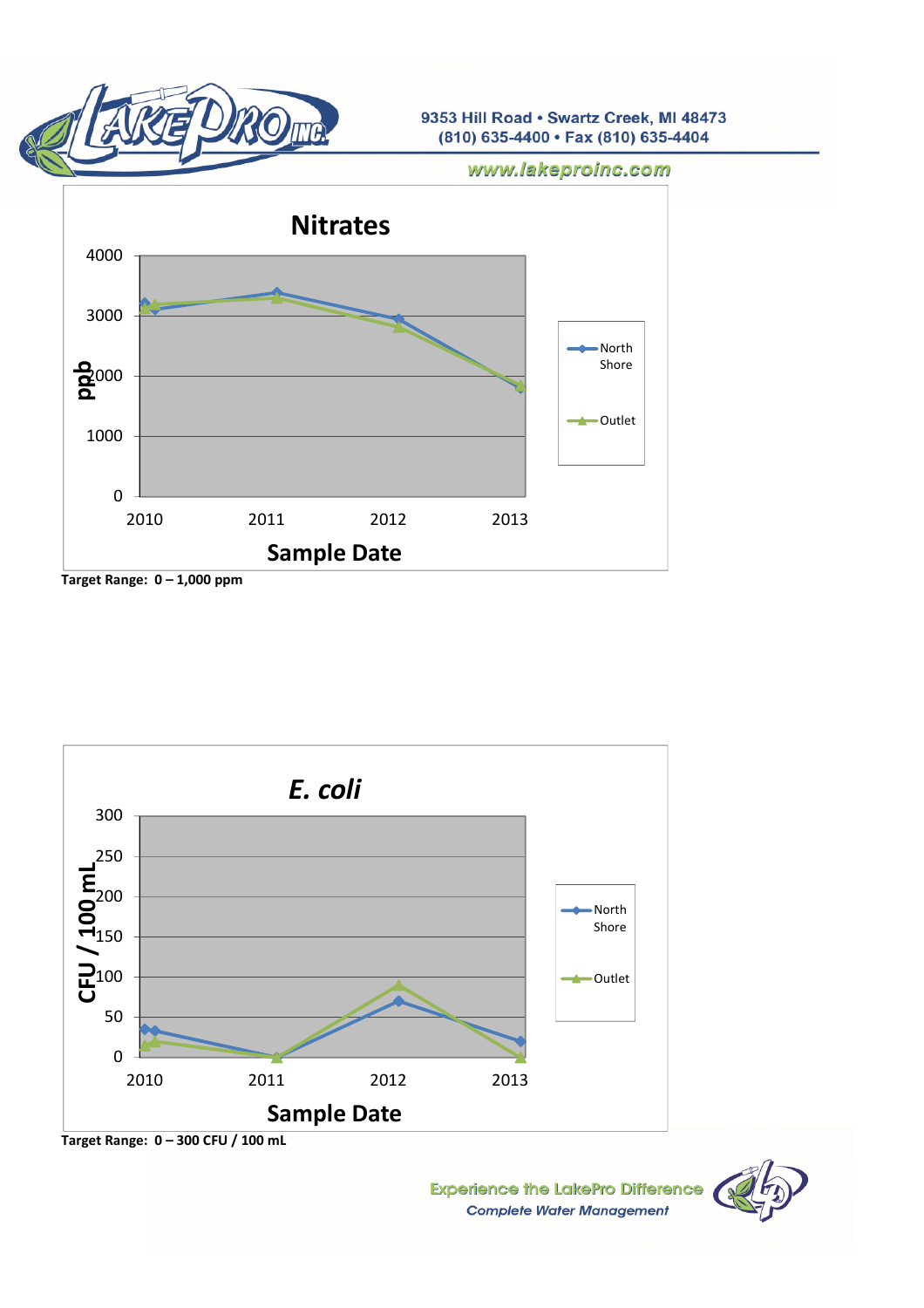

# www.lakeproinc.com

# **Analysis Information**

| Temperature:      | The water temperature directly affects the amount of oxygen that is able to dissolve into the<br>water. The temperature of surface waters is not indicative of the entire water column.                                                                                                                                                                                                                  |
|-------------------|----------------------------------------------------------------------------------------------------------------------------------------------------------------------------------------------------------------------------------------------------------------------------------------------------------------------------------------------------------------------------------------------------------|
| Transparency:     | The ability of light to penetrate the water column is determined by the amount of dissolved<br>and suspended particles in the water. Although aesthetically desirable, transparent water<br>allows increased light to reach the pond bottom and may result in vegetation growth.                                                                                                                         |
| pH:               | pH is a measure of acidity or alkalinity. pH is a general measure of pond health and can<br>roughly indicate the range of other measurements such as alkalinity and hardness.                                                                                                                                                                                                                            |
| TDS:              | Total Dissolved Solids is the amount of all organic and inorganic substances in the water in a<br>molecular or ionized state. Higher values generally indicate richer and more productive water.<br>Lower values usually indicate cleaner and less productive water.                                                                                                                                     |
| Conductivity:     | Conductivity is a measure of the ability of water to conduct electricity. Dissolved ions in the<br>water increase conductivity, thus TDS and Conductivity are closely related.                                                                                                                                                                                                                           |
| Alkalinity:       | Alkalinity refers to the ability of the water to neutralize acids, mainly through the<br>hydrogenation of carbonate ions. This is why the alkalinity is expressed as "ppm as $CaCO3$ ".<br>However, other basic molecules in the water can also contribute to alkalinity.                                                                                                                                |
| Hardness:         | Hardness is very closely related to alkalinity. It is a measure of the dissolved salts and metals<br>in the water, including but not limited to CaCO <sub>3</sub> .                                                                                                                                                                                                                                      |
| Salinity:         | Salinity is the measure of the dissolved salt content of water. Salinity influences the types of<br>organisms that are able to survive in the water. Salinity also affects the chemistry of the<br>water, and including conductivity and potability.                                                                                                                                                     |
| Dissolved Oxygen: | D.O. is a measure of the amount of oxygen dissolved in the water. This oxygen is available to<br>fish and other animals for respiration. Vegetation generally increases DO, particularly during<br>the day and early evening. Animals and other respiring organisms consume the oxygen,<br>mostly during the day. Oxygen is also added to the pond through wave action, rain, fountains<br>and aerators. |
| Phosphates:       | Phosphorus is an essential nutrient for plant growth. Phosphate is the form of phosphorous<br>that is most readily available to plants and algae.                                                                                                                                                                                                                                                        |
| Nitrate:          | Nitrogen is also essential for plant growth. Nitrate is the predominant form of nitrogen in<br>water. Excessive nitrate concentrations may also result in pollution and increased vegetation.                                                                                                                                                                                                            |
| Fecal Coliforms:  | Non-fecal coliforms are naturally found as soil organisms. Fecal Coliforms, such as E. coli, are<br>coliforms found in the intestines of warm-blooded animals and humans. The presence of fecal<br>coliforms indicates contamination from either animals or humans.                                                                                                                                      |